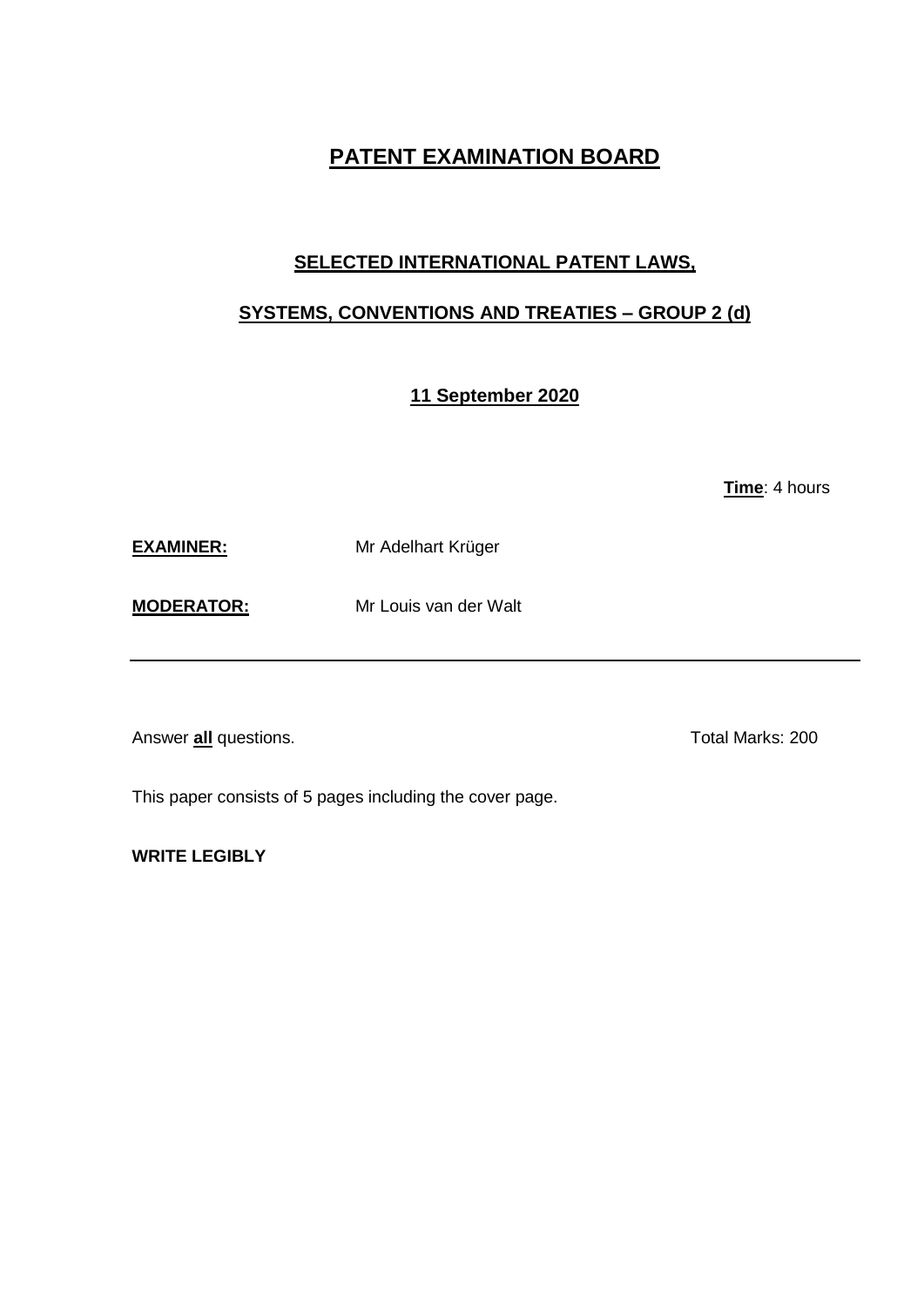#### **Question** 1

On 20 April 2020 you filed on behalf of your client a PCT application claiming priority from a South African provisional application dated 21 April 2019. The specification of your client's PCT application comprises 10 claims of which claim 1 is the only independent claim and claims 2 to 10 are directly or indirectly dependent on claim 1. On 29 August 2020 you received from the European patent office as International Searching Authority (ISA), an International Search Report (ISR) and a Written Opinion (W/O). The ISR and W/O cite prior art documents D1 and D2. Advise your client on a recommended next step (taking into account costs, a possible positive IPRP and preservation of rights) in each of the following separate cases. In your answer deal with the step, the reason(s) therefor, what documents need to be filed, with whom and the applicable time lines:

- 1.1 The only objection in the W/O is that claim 1 clearly lacks novelty over D1, but the W/O also indicates that by incorporating claim 2 into claim 1, this objection would be overcome. You and your client agree with this assessment;
- 1.2 The only objection in the W/O is that claim 1 lacks novelty over D1, but due to a misinterpretation, the examiner is wrong in this regard. You and your client agree that the objection would easily be overcome and a positive IPRP be obtained with suitable explanation and arguments;
- 1.3 The W/O acknowledges that all the claims are new, but there is an objection against claim 1 for lack of inventive step based on a problem solution approach and the disclosures in D1 and D2. The W/O indicates that an amendment to the claim may be required, but you and your client do not agree with this objection and view.

 $(4)$ 

**(30)**

#### **Question 2**

2.1 Write a note on the prosecution of an Australian (AU) convention patent application, starting with filing through to grant and assuming that at least one official action will issue. Do not deal with filing requirements, but deal with renewal fees that may be payable. (19)  $(19)$ 

(14)

(12)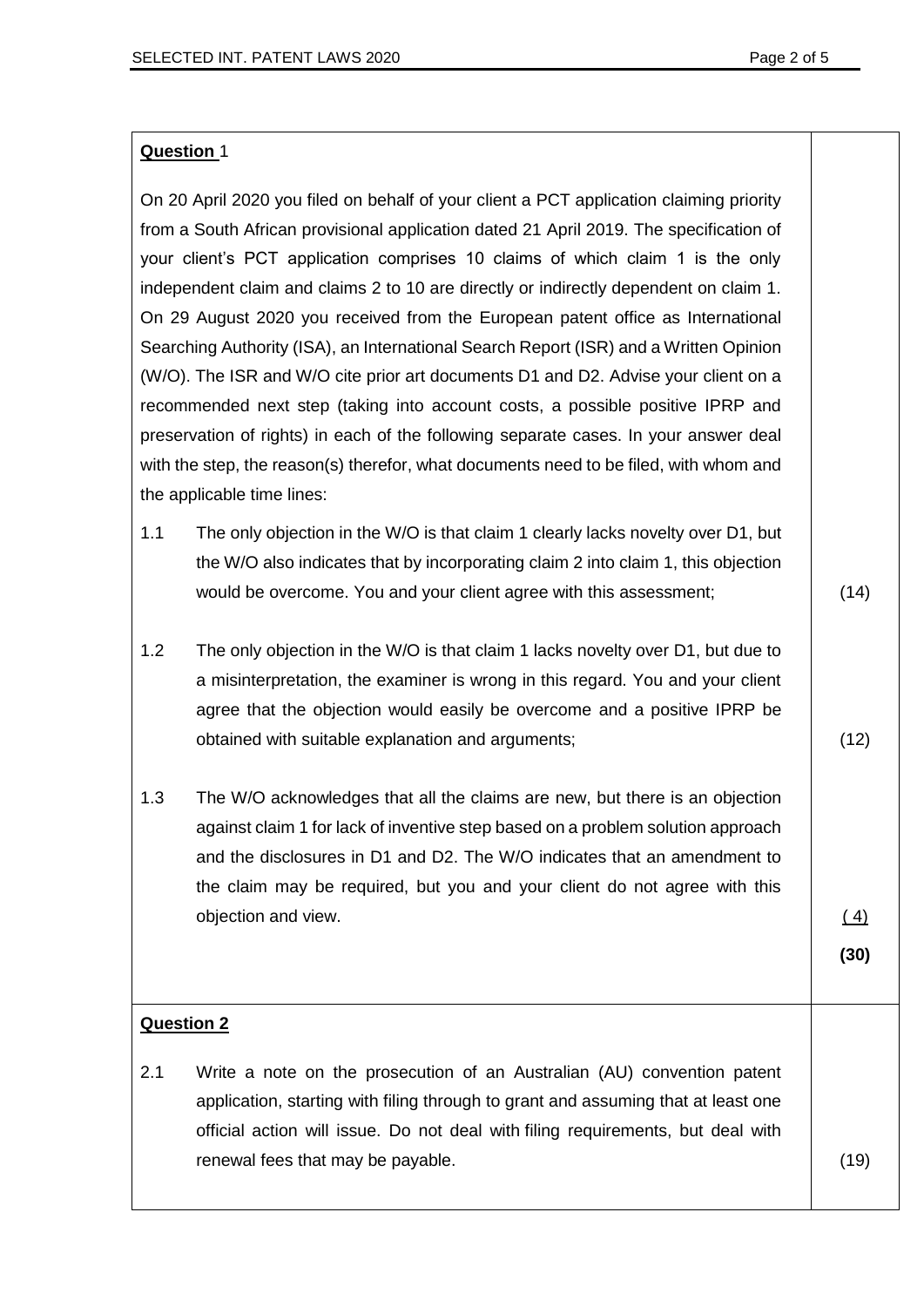| 2.2<br>Are excess claim fees payable in AU and if so, at what time and under<br>what circumstances?                                                                                                                                                                                                                                                                                                                                                  | (5)  |
|------------------------------------------------------------------------------------------------------------------------------------------------------------------------------------------------------------------------------------------------------------------------------------------------------------------------------------------------------------------------------------------------------------------------------------------------------|------|
|                                                                                                                                                                                                                                                                                                                                                                                                                                                      | (24) |
| <b>Question 3</b>                                                                                                                                                                                                                                                                                                                                                                                                                                    |      |
| Your client made an invention and he caused it to be disclosed in an article in a<br>Japanese (JP) journal. There is huge interest in the invention in Japan, Europe,<br>Canada, Australia and JP and your client wants to obtain patent protection in these<br>jurisdictions. Advise your client whether this would be possible in each of the above<br>jurisdictions, what steps need to be taken and by when, if the journal was published<br>on: |      |
| 8 October 2019; and<br>3.1                                                                                                                                                                                                                                                                                                                                                                                                                           | (16) |
| 3.2<br>15 May 2020.                                                                                                                                                                                                                                                                                                                                                                                                                                  | (7)  |
|                                                                                                                                                                                                                                                                                                                                                                                                                                                      | (23) |
| <b>Question 4</b>                                                                                                                                                                                                                                                                                                                                                                                                                                    |      |
| Write a note on the procedure before the European Patent Office (EPO) from<br>4.1<br>filing of a convention application in terms of the European Patent Convention<br>(EPC) until issuance of a rule 71(3) Communication ("Decision to grant").<br>Assume that at least one official action will issue from the EPO. Do not deal<br>with the filing requirements or accelerated procedures.                                                          | (18) |
| What are the main differences between your answer to question 4.1 and the<br>4.2<br>procedure in a Euro-PCT application (European regional phase of a PCT<br>application) wherein the EPO also acted as the international searching (ISA)<br>and examination authority (IPEA)?                                                                                                                                                                       | (8)  |
| 4.3<br>What are the main differences between your answer to question 4.1<br>above and the procedure in a Euro-PCT application wherein the USPTO<br>(and not the EPO) acted as the ISA and the IPEA?                                                                                                                                                                                                                                                  | (8)  |
|                                                                                                                                                                                                                                                                                                                                                                                                                                                      | (34) |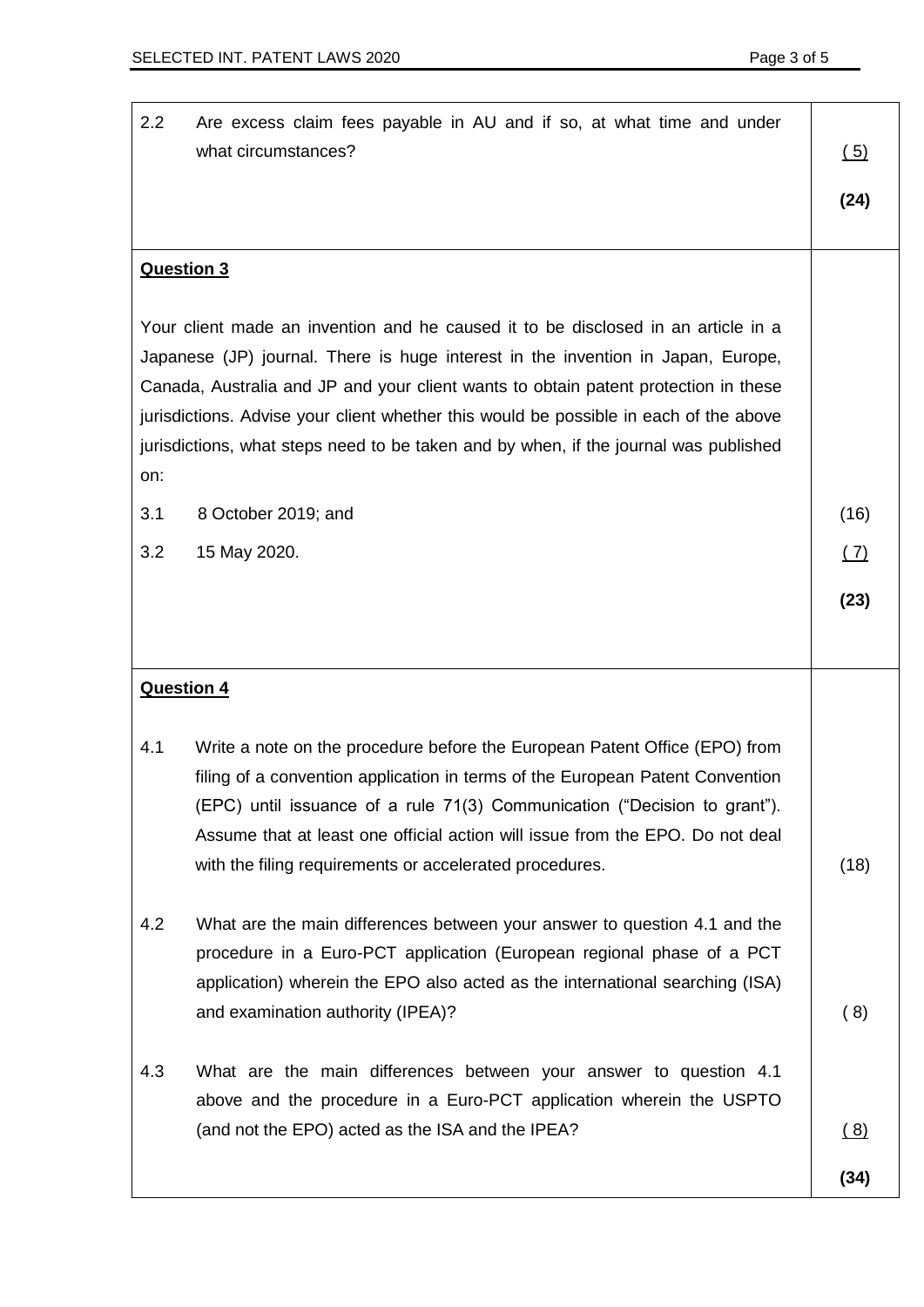| <b>Question 5</b>                                                                                                                                                                                                                                                                                                                                      |             |
|--------------------------------------------------------------------------------------------------------------------------------------------------------------------------------------------------------------------------------------------------------------------------------------------------------------------------------------------------------|-------------|
| Briefly summarize the prosecution process following filing of a convention patent<br>application in India (IN) up to publication of grant.                                                                                                                                                                                                             | (20)        |
| <b>Question 6</b>                                                                                                                                                                                                                                                                                                                                      |             |
| Briefly summarize the prosecution process of a convention patent application in China<br>(CN) assuming that two official actions will issue before a decision to grant issues,<br>also indicating when the issue fee must be paid and whether any third-party opposition<br>is available.                                                              | (18)        |
| <b>Question 7</b>                                                                                                                                                                                                                                                                                                                                      |             |
| 7.1<br>You<br>have<br>filed<br>a USA patent application<br>claiming<br>distinct<br>two<br>inventions.<br>The USPTO has issued a restriction action setting a<br>response deadline of 15 November 2020.<br>Advise your client on how<br>to go about procuring protection for both inventions claimed<br>and<br>indicate any deadlines that must be met. | (6)         |
| 7.2<br>What is patentable in the USA?                                                                                                                                                                                                                                                                                                                  | (10)        |
| 7.3<br>You have just received a further official action in a US application for a<br>patent which you are prosecuting on behalf of your client. The action is<br>marked FINAL. List the options for responding to the action available to<br>your client.                                                                                              |             |
| Set out the provisions of only the following sub-sections of 35 U.S.C.<br>7.4<br>102, namely $102(a)(1)$ , $102(b)(1)$ and $102(b)(1)(A)$ .                                                                                                                                                                                                            | (7)<br>(16) |
|                                                                                                                                                                                                                                                                                                                                                        | (39)        |